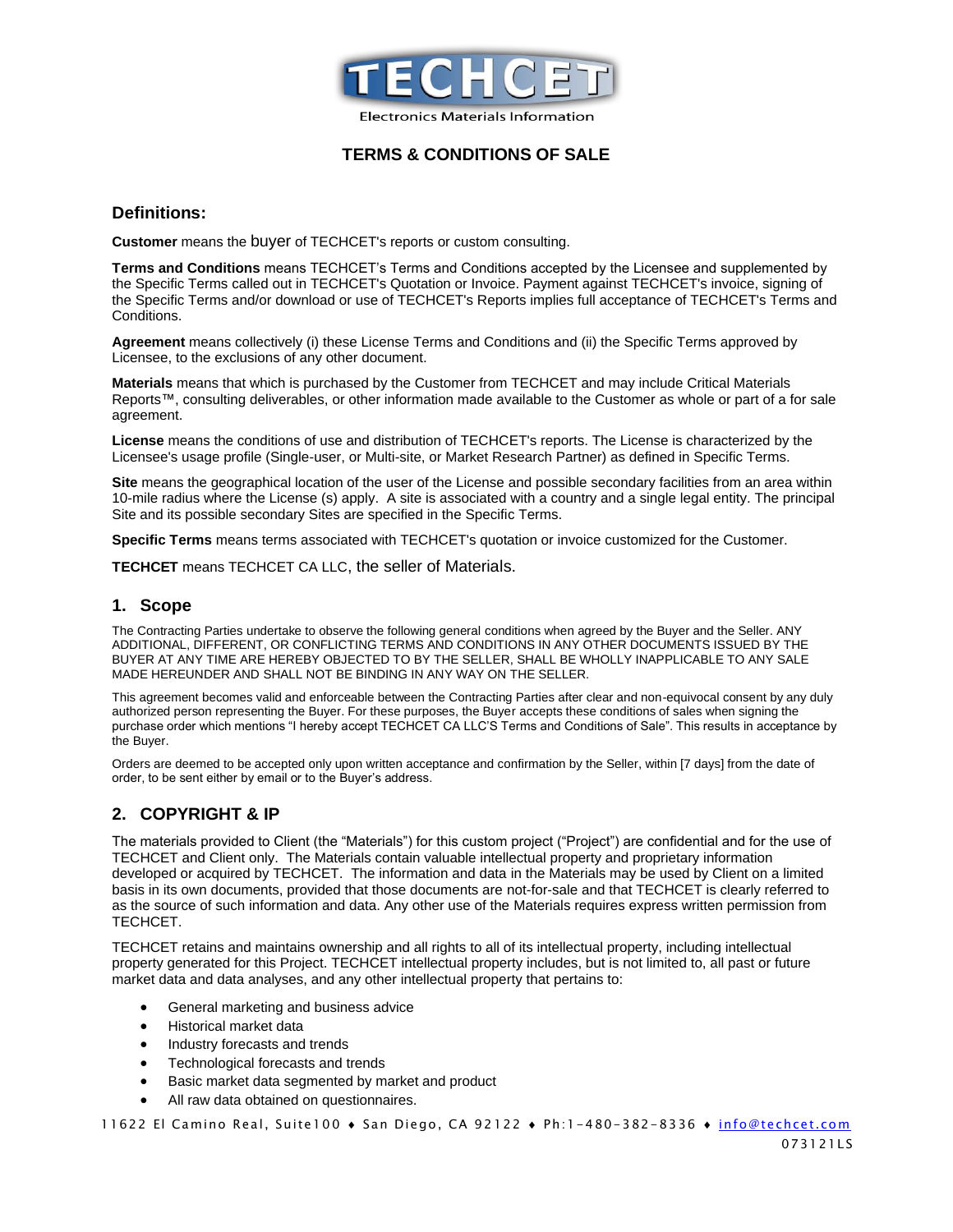TECHCET respects the intellectual property rights of others and expects its clients and users to do the same. With respect to any notification of alleged copyright infringement in accordance with the Digital Millennium Copyright Act of 1998 (the "DCMA") or any other communications concerning or relating to the DCMA or any other alleged infringements, please contact TECHCET's designated agent in writing as follows: Designated Agent: Christine Yates, 11622 El Camino Real, Suite 100, San Diego, CA 92130; Telephone (480) 382 8336; E-mail: customerservice@techcet.com. Please note that only communications pertaining to the DMCA or other alleged

infringements should be directed to the Designated Agent. Please also note that any written Notification of Claimed Infringement should comply with Title 17, United States Code, Section 512c(3)(A) as well as with the other requirements of the DCMA.

## **3. TRADEMARKS**

In addition, TECHCET.com graphics, logos, page headers, button icons, scripts, and service names are trademarks, or trade dress of TECHCET in the U.S. and/or other countries. TECHCET'S trademarks and trade dress may not be used in connection with any product or service that is not TECHCET'S, in any manner that is likely to cause confusion among customers, or in any manner that disparages or discredits TECHCET. All other trademarks not owned by TECHCET that appear on this site are the property of their respective owners, who may or may not be affiliated with, connected to, or sponsored by TECHCET.

# **4. LICENSE**

Each Report comes with a single site license. Multi-site and Market Research Partner Licenses are available and may be included in Specific Terms.

**Single user License:** means License applicable to use by a single authorized end-user license

**Multi-site License:** means License applicable to multiple users from one corporate entity, which could be in various locations and countries.

**Market Research Partner License (MRPL):** means a license to multiple users within Customer's company, regardless of location, and one other company of the Customer's choosing. For example, suppose TECHCET's Critical Materials Report™ (CMR) on Electronic Gases is purchased with an MRPL license by Customer. In that case, Customer may share the CMR report with anyone within their company and share any of the CMR content with one other company of their choosing**.**

# **5. TECHCET PORTAL ACCESS ACCOUNT**

If you use one of TECHCET's website portals to access information (techcet.com, cmcfabs.org, or criticalmaterials.org), you are responsible for maintaining the confidentiality of your account and password and for restricting access to your computer, and you agree to accept responsibility for all activities that occur under your account or password. TECHCET does sell products for children, but it sells them to adults, who can purchase with a credit card or other permitted payment method. If you are under 18, you may use TECHCET.com only with involvement of a parent or guardian. TECHCET reserves the right to refuse service, terminate accounts, remove or edit content, or cancel orders in their sole discretion.

# **6. RETURNS/REFUNDS POLICY**

All sales of products or custom consulting works from TECHCET are non-refundable. Should you have purchased a product in error, please contact us immediately and we will do our best to resolve the issue. This may likely take the form of providing you with a similar product or service of equal or lesser value.

# **7. PRICING**

Prices are given in the orders corresponding to each Product sold on a unit basis or corresponding to annual subscriptions. They are expressed to be exclusive of taxes. The prices may be reevaluated from time to time. The effective price is deemed to be the one applicable at the time of the order.

TECHCET may offer a pre-release discount for the companies willing to acquire in the future the specific report and agreeing on the fact that the report may be released later than the anticipated release date. In exchange to this uncertainty, the Customer will get a pre-release price discount to be mutually agreed to between Customer and TECHCET.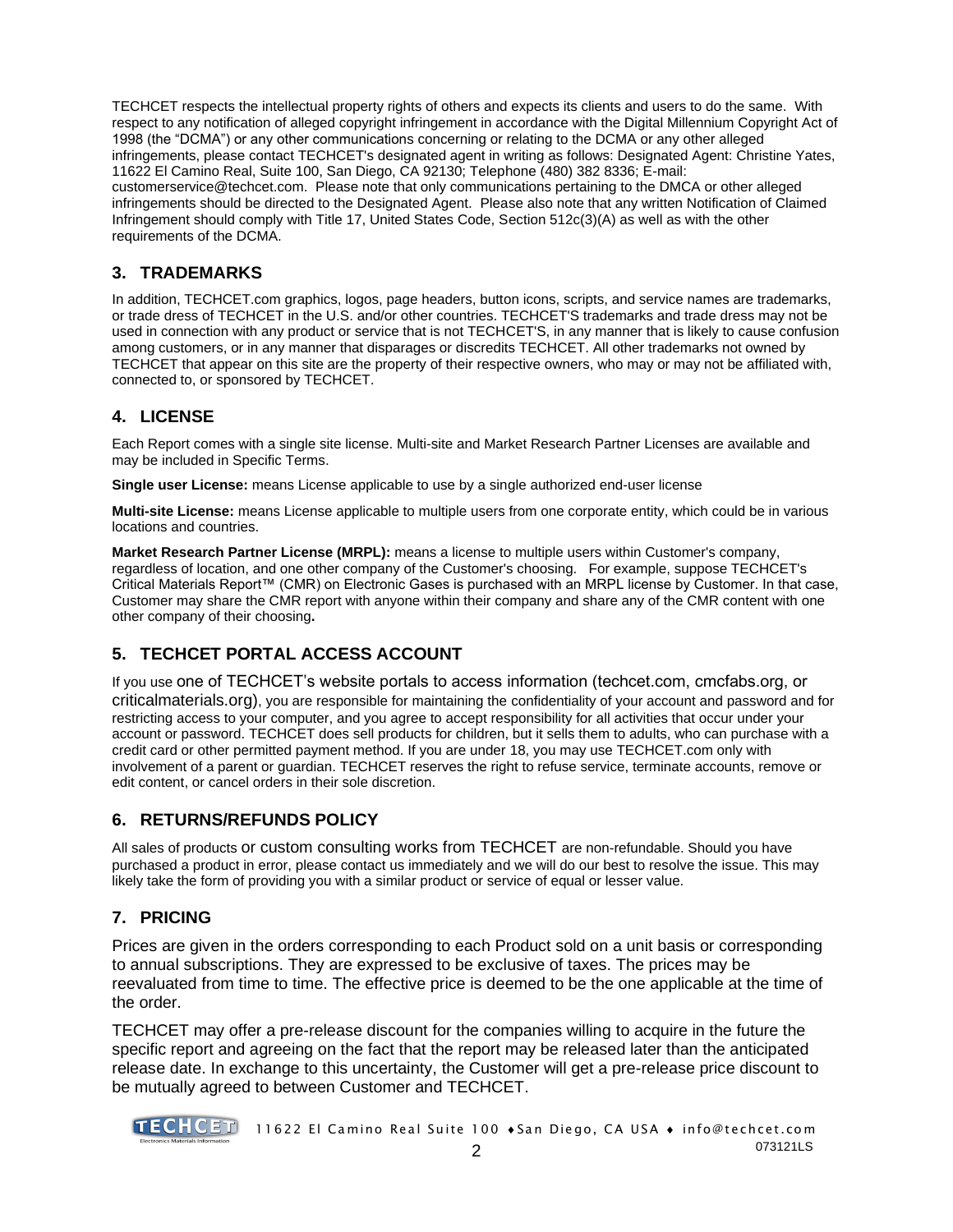## **8. FORCE MAJEURE**

TECHCET shall not be liable for any delay in performance directly or indirectly caused by or resulting from acts of nature, fire, flood, accident, riot, war, government intervention, embargoes, strikes, labor difficulties, equipment failure, late deliveries by suppliers or other difficulties which are beyond the control, and not the fault of the TECHCET.

# **9. DISCLAIMER OF WARRANTIES AND LIMITATION OF LIABILITY**

ALL OF TECHCET'S INFORMATION, CONTENT, MATERIALS, PRODUCTS (INCLUDING SOFTWARE) AND SERVICES INCLUDED ON OR OTHERWISE MADE AVAILABLE TO YOU THROUGH EMAIL TRANSMISSION OR THROUGH ANY OF TECHCET'S WEBSITES (techcet.com, cmcfabs.org, criticalmaterials.org) ARE PROVIDED BY TECHCET ON AN "AS IS" AND "AS AVAILABLE" BASIS, UNLESS OTHERWISE SPECIFIED IN WRITING. TECHCET MAKES NO REPRESENTATIONS OR WARRANTIES OF ANY KIND, EXPRESS OR IMPLIED, AS TO THE OPERATION OF THIS SITE OR THE INFORMATION, CONTENT, MATERIALS, PRODUCTS (INCLUDING SOFTWARE) OR SERVICES INCLUDED ON OR OTHERWISE MADE AVAILABLE TO YOU THROUGH THIS SITE, UNLESS OTHERWISE SPECIFIED IN WRITING. YOU EXPRESSLY AGREE THAT YOUR USE OF THIS SITE IS AT YOUR SOLE RISK.

TO THE FULL EXTENT PERMISSIBLE BY APPLICABLE LAW, TECHCET DISCLAIMS ALL WARRANTIES, EXPRESS OR IMPLIED, INCLUDING, BUT NOT LIMITED TO, IMPLIED WARRANTIES OF MERCHANTABILITY AND FITNESS FOR A PARTICULAR PURPOSE. TECHCET DOES NOT WARRANT THAT THEIR INFORMATION, CONTENT, MATERIALS, PRODUCTS (INCLUDING SOFTWARE) OR SERVICES INCLUDED ON OR OTHERWISE MADE AVAILABLE TO YOU VIA EMAIL OR THROUGH THIS SITE; THEIR SERVERS; OR ELECTRONIC COMMUNICATIONS SENT FROM TECHCET ARE FREE OF VIRUSES OR OTHER HARMFUL COMPONENTS. TECHCET WILL NOT BE LIABLE FOR ANY DAMAGES OF ANY KIND ARISING FROM THE USE OF THIS SITE OR FROM ANY INFORMATION, CONTENT, MATERIALS, PRODUCTS (INCLUDING SOFTWARE) OR SERVICES INCLUDED ON OR OTHERWISE MADE AVAILABLE TO YOU THROUGH THIS SITE, INCLUDING, BUT NOT LIMITED TO DIRECT, INDIRECT, INCIDENTAL, PUNITIVE, AND CONSEQUENTIAL DAMAGES, UNLESS OTHERWISE SPECIFIED IN WRITING.

CERTAIN STATE LAWS DO NOT ALLOW LIMITATIONS ON IMPLIED WARRANTIES OR THE EXCLUSION OR LIMITATION OF CERTAIN DAMAGES. IF THESE LAWS APPLY TO YOU, SOME OR ALL OF THE ABOVE DISCLAIMERS, EXCLUSIONS, OR LIMITATIONS MAY NOT APPLY TO YOU, AND YOU MIGHT HAVE ADDITIONAL RIGHTS.

# **10. USE OF MATERIALS WITH THIRD PARTIES**

No part of the Materials may be shared with any third party without the prior written permission of TECHCET, with the exception of Materials purchased with a Market Research Partner License (MRPL).

No part of the Materials may be used in any legal proceedings nor may any of the Materials or the information or data contained therein be disclosed to any third party, including investors or affiliated firms belonging to investors, or reproduced or transmitted to any third party, in any form or by any means – mechanical, electronic, photocopying, duplication, microfilming, videotape, verbally or otherwise – without the prior written permission of TECHCET.

## **11. MISCELLANEOUS**

All the provisions of these Terms and Conditions are for the benefit of the seller itself, but also for its licensors, employees and agents. Each of them is entitled to assert and enforce those provisions against the Buyer.

Any notices under these Terms and Conditions shall be given in writing. They shall be effective upon receipt by the other Party.

The Seller may, from time to time, update these Terms and Conditions and the Buyer, is deemed to have accepted the latest version of these terms and conditions, provided they have been communicated to him in due time.